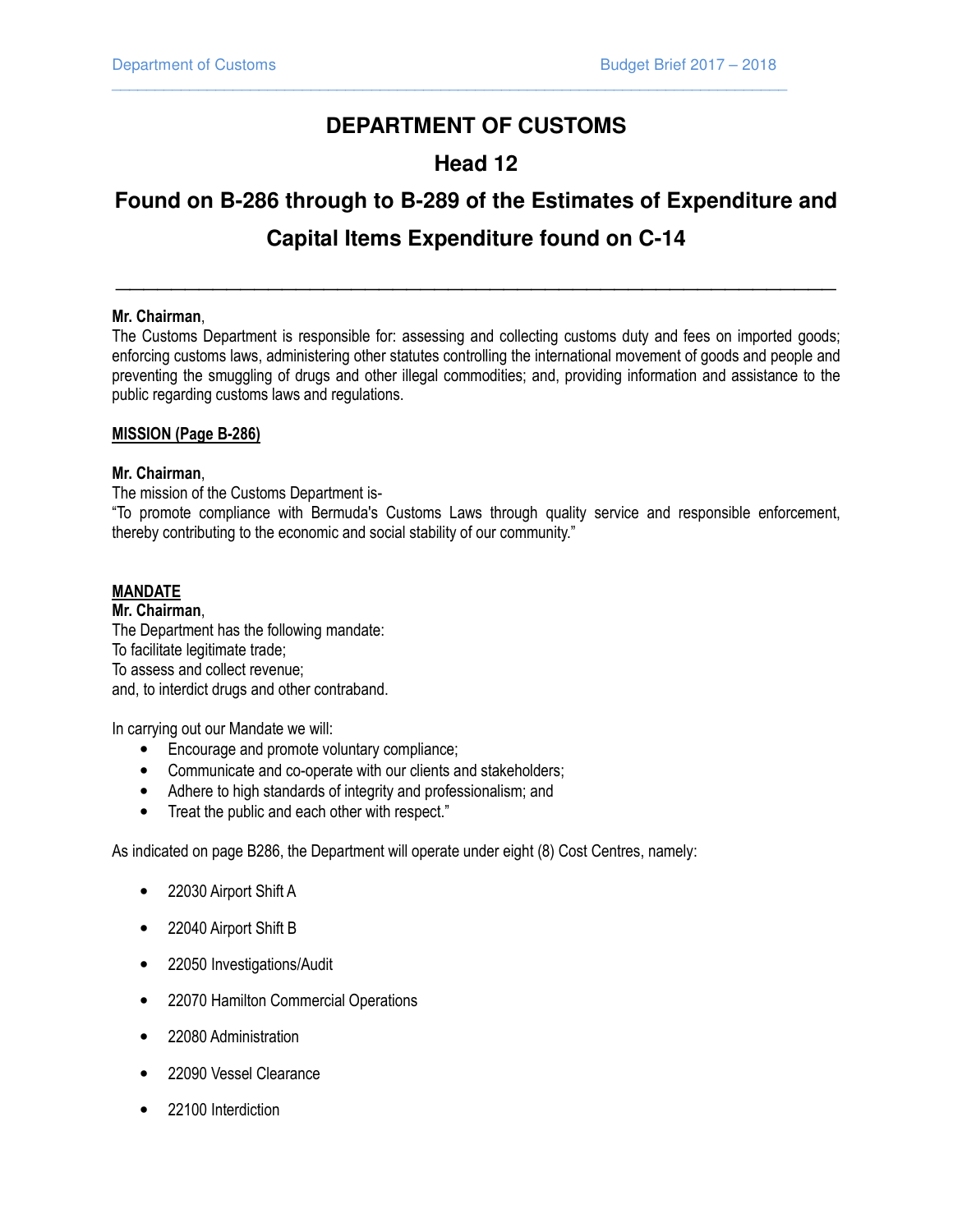• 22110 Seaport Enforcement Team

The budget allocations (B-286) and objectives established for each cost centre are as follows:

 $\overline{\phantom{a}}$  , and the set of the set of the set of the set of the set of the set of the set of the set of the set of the set of the set of the set of the set of the set of the set of the set of the set of the set of the s

## 22030 Airport Shift A and 22040 Airport Shift B

The Budget allocation of the Airport Shift A is:

• Two Million, and Twenty-Six Thousand dollars (\$2,026,000)

The allocation for Airport Shift B is:

• Two Million, Two Hundred and Ninety-Five Thousand dollars (\$2,295,000)

The objectives shared by these cost centres are as follows:

- The examination and control of all civil aircraft, passengers and air freight arriving in Bermuda
- Primary immigration control of all arriving passengers
- Enforcement of customs laws and regulations with respect to passengers and their baggage
- Collection of customs duties and fees
- Supervision and control of all in bond exports of liquor/tobacco by air
- Agency work for the Departments of Health, Environmental Protection and the Police
- The prevention and interdiction of all restricted and prohibited goods entering Bermuda. These goods include plants, fruit, animals, firearms, pornography, prohibited weapons and illicit drugs
- Carrying out inspections of courier cargo

#### 22050 Investigations and Audit

The budget allocation for the Investigations and Audit section is:

• Eight Hundred and Fifty-Eight Thousand dollars (\$858,000)

The Objectives of this section are as follows:

- Investigation of all suspected revenue offences, completion of case files including recommendations for the disposal of the case and where applicable the level of penalty to be applied.
- Carry out the inspection of imported and exported cargo.
- Audit declarations of imports and exports for accuracy and compliance with a particular focus on bonded operators and local inland clearance agents.

# 22070 Hamilton Commercial operations:

The budget allocation for the Hamilton Commercial Operations section is: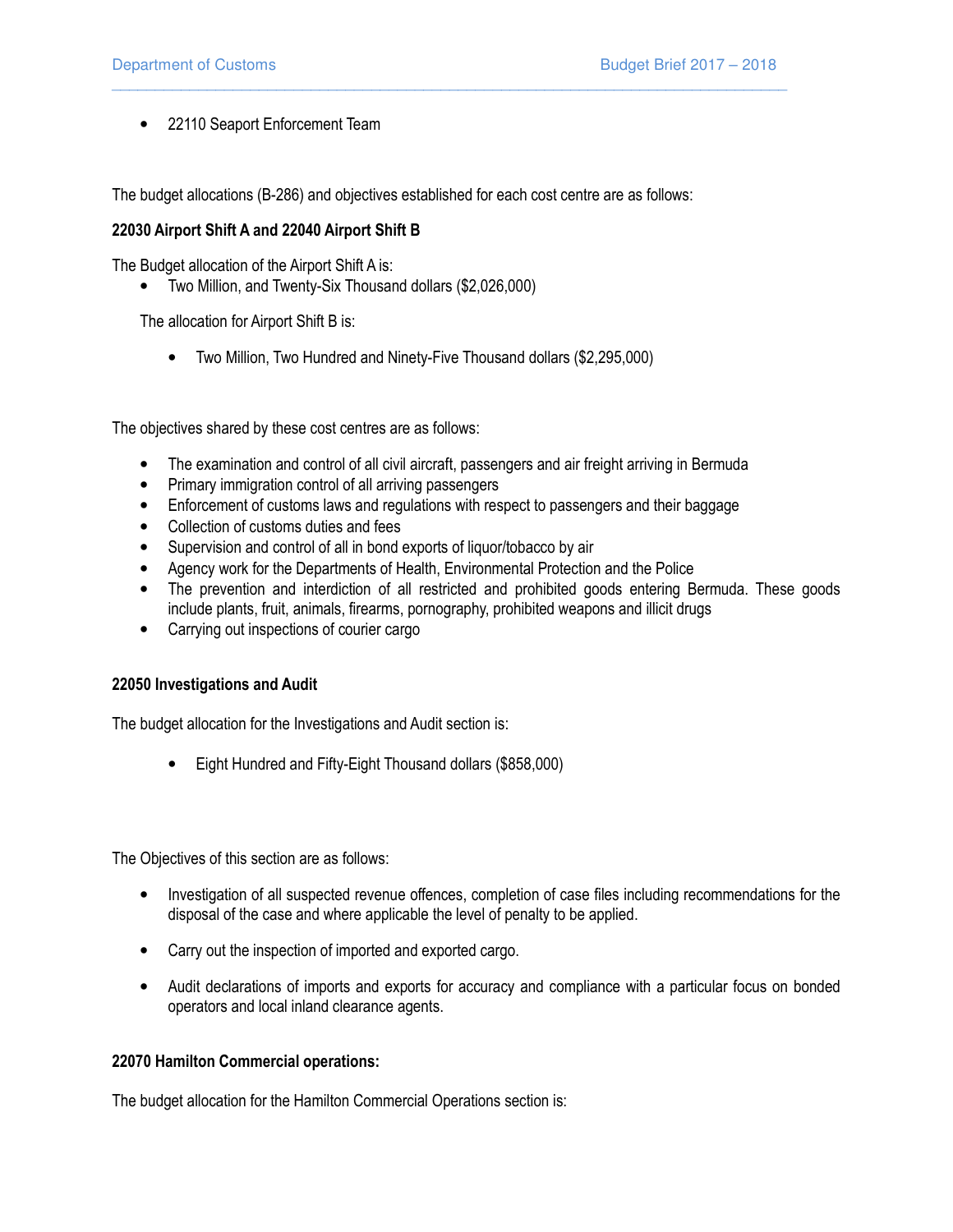• One Million, One Hundred and Eighty-Two Thousand dollars (\$1,182,000)

 $\overline{\phantom{a}}$  , and the set of the set of the set of the set of the set of the set of the set of the set of the set of the set of the set of the set of the set of the set of the set of the set of the set of the set of the s

The Objectives of this section are as follows:

- Authorise the release of imported goods
- Interdiction of illicit goods and control of restricted goods
- Maintenance of prescribed service levels to clients
- Acknowledgment of correspondence within three (3) working days and responding within ten (10) days.
- Providing guidance to the public with customs laws and processes

# 22080 Administration:

The budget allocation for the Administration section is:

• Four Million, Seven Hundred and Twenty-One Thousand dollars (\$4,721,000)

The Objectives of this section are as follows:

- To process all entry declarations in accordance with our prescribed quality service levels
- To ensure that all customers' correspondence is dealt with in accordance with our prescribed quality service levels, a Two (2) day response.
- Provide all personnel, legislative, financial, budgetary, administrative and general operational services to the **Department**

# 22090 Vessel Clearance:

The budget allocation for the Vessel Clearance section is:

• One Million, One Hundred and Thirty Six Thousand dollars (\$1,136,000)

The objectives of this section are as follows:

- The examination and control of all seabound vessels arriving in Bermuda, including private yachts, cruise ships and cargo carry vessels.
- Primary immigration control of all individuals arriving in Bermuda via the ocean.
- Enforcement of customs laws and regulations with respect to cruise ship passengers and their baggage
- Collection of Customs Duties and Fees.

# 22100 Interdiction:

The budget allocation for the Interdiction section is:

• Three Million, Nine Hundred and Twenty-Six Thousand dollars (\$3,926,000)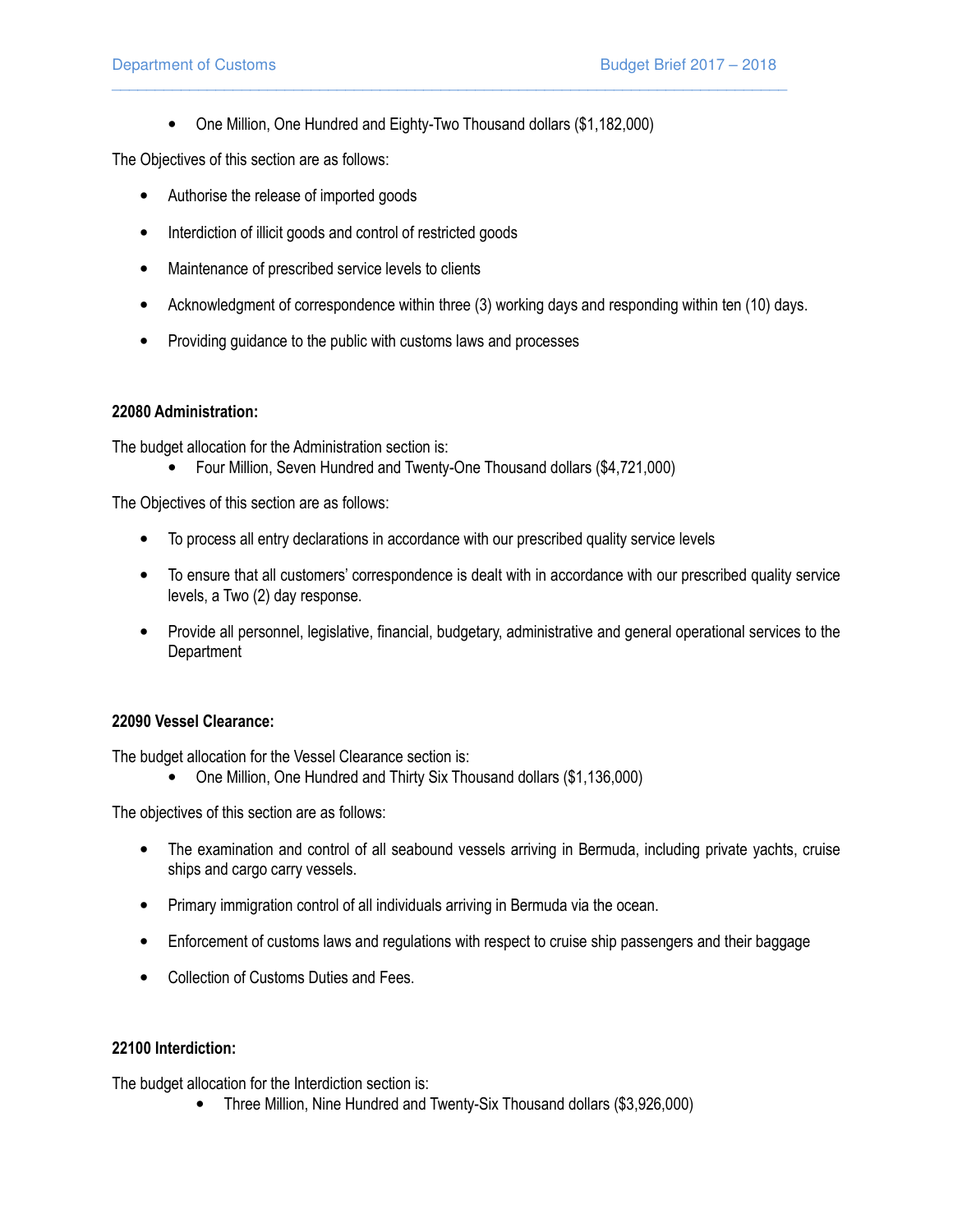The objectives of this section are as follows:

• The collection, analysis, and the managed dissemination of intelligence on the cross border movements of illicit items, suspected persons and data on suspicious activities to enable a risk-based, focused Customs enforcement environment.

 $\overline{\phantom{a}}$  , and the set of the set of the set of the set of the set of the set of the set of the set of the set of the set of the set of the set of the set of the set of the set of the set of the set of the set of the s

- Carrying out inspections of courier cargo and postal packages.
- Interdiction of illicit goods and control of restricted goods.

# 22110 Seaport Enforcement Team:

The budget allocation for the Seaport Enforcement Team is:

• Nine Hundred and Sixty-Eight Thousand dollars (\$968,000)

The objectives of this section are as follows:

- The examination and control of all cargo containers arriving in Bermuda.
- Interdiction of illicit goods and control of restricted goods.
- Verification and matching of declarations of imports to the contents of imported containers.

# Mr. Chairman,

The total budget for the Department for the coming fiscal year is Seventeen Million, One Hundred and Twelve Thousand Dollars (\$17,112,000).

The 2017-18 budget allocation is the same as the budget allocation in 2016-17.

# EMPLOYEE NUMBERS (FULL-TIME EQUIVALENTS) ON PAGE B-287

The Department has (237) Two Hundred and Thirty-Seven approved positions. At the time of preparing the budget estimates, the Department had (176) One Hundred and Seventy Six members of staff and was in the process of recruiting an additional (16) sixteen staff members. The Department's staffing level during 2017/18 is expected to be (192) One Hundred and Ninety-Two, a net decrease of (3) Three employees from the (195) One Hundred and Ninety Five original estimate for 2016-17.

# LINE ITEM ANALYSIS OF HEAD 12's OPERATIONAL BUDGET PAGE B-287

# Salaries \$14.5 million (Decrease of \$623 thousand or 4%)

The decreased allocation of funds is reflective of the actual costs incurred during 2016-17.

# Other Personnel Costs \$169 thousand (Increase of \$29 thousand or 21%)

The increase reflects the actual expenditure during 2016/17. The principal expense under this heading is for call out allowances. Since Customs offers a 24 hour a day service, it is necessary to pay officers a call out allowance to ensure their attendance when required outside of normal working hours.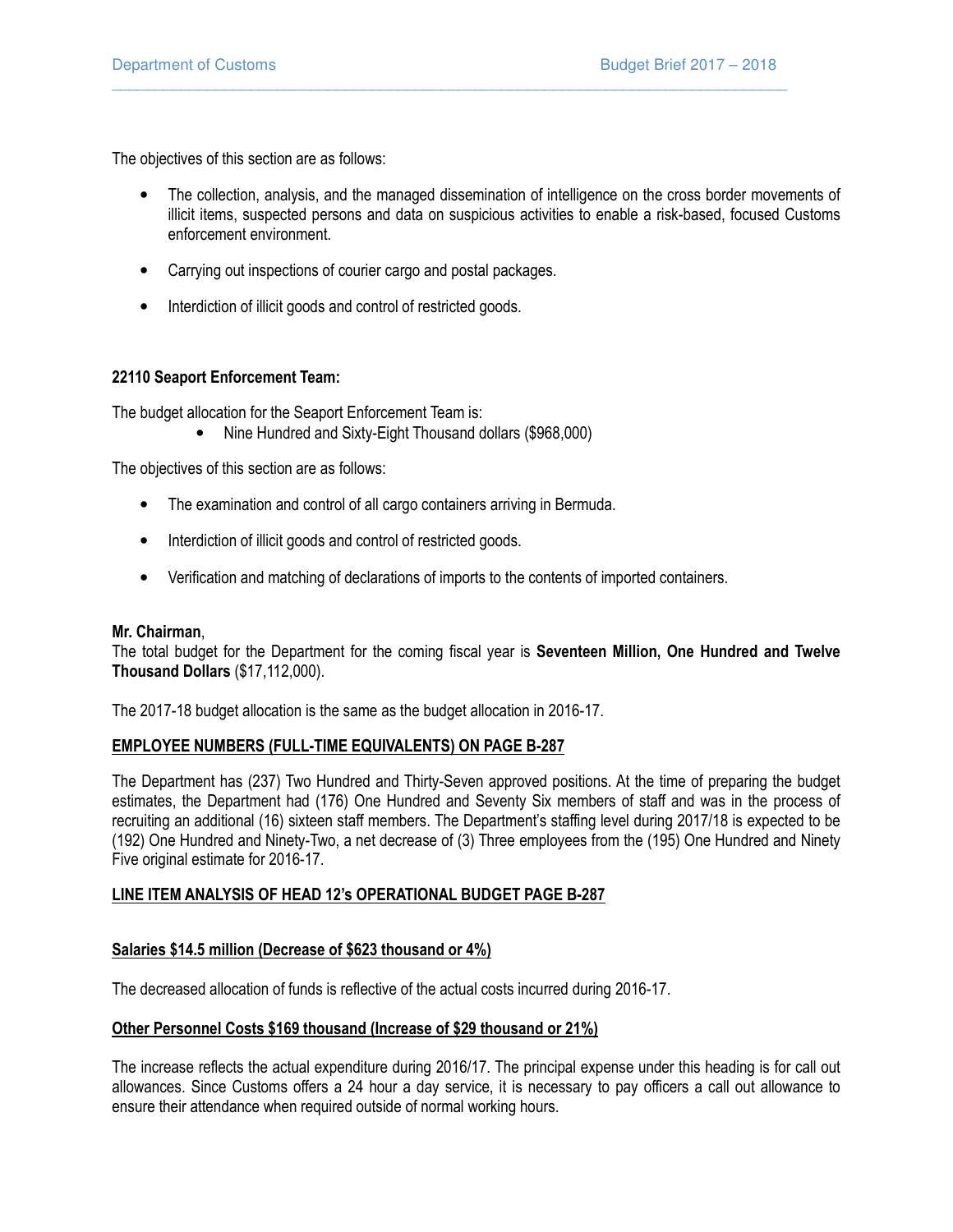# Training \$20 thousand (Increase of \$10 thousand or 100%)

The increase reflects the expected increase in training activity as a result of the recruitment of (16) sixteen additional Customs Officers.

 $\overline{\phantom{a}}$  , and the set of the set of the set of the set of the set of the set of the set of the set of the set of the set of the set of the set of the set of the set of the set of the set of the set of the set of the s

#### Transport \$3 thousand (Increase of \$2 thousand or 200%)

Transport costs for the Customs department represent air freight, shipping costs and Customs duty and, for the most part, these costs result from the importation of Uniform items and replacement parts for scanning machines.

#### Travel \$20 thousand (Decrease of \$7 thousand or 26%)

The main reason for travel by Customs staff is to attend conferences hosted by International Customs and Law Enforcement bodies. Attendance at some of these conferences is essential to maintain membership (or executive membership) of the relevant bodies. Membership of these bodies brings with it many benefits including, inter alia: access to international best practice guidance, statistical information, legal advice and training materials. Attendance at these international conferences affords staff members rare opportunities to develop contacts vital for the intelligence gathering from which Customs benefits.

The decrease in budget allocation is reflective of the 2016/17 actual expenditure in this area which has proven to be less than originally budgeted.

#### Communication \$131 thousand (Decrease of \$14 thousand or 10%)

The decrease is a reflection of the 2016/17 actual expenditure.

#### Professional Services \$85 thousand (Increase of \$29 thousand or 52%)

Professional Services costs consist of the contractor charges and membership fees for the World Customs Organization (WCO) and the Caribbean Customs Law Enforcement Council (CCLEC).

The reason for the increase in allocation is partly due to an anticipated annual increase in membership fees and an expected increase in the use of the services of contractors based on the actual expenditure during 2016/17.

#### Rentals \$480 thousand (Decrease of \$5 thousand or 1%)

The decrease is not significant as the current leases are scheduled to continue through the 2017/18 financial year.

#### Repair & Maintenance \$1.06 million (Increase of \$439 thousand or 71%)

The increase in the allocation is primarily due to:

- (1) An anticipated introduction of a maintenance charge for the Customs Automated Processing System as the capital project nears it's completion. The contract is to be negotiated but a provisional estimate of \$250 thousand per annum is included in the estimates;
- (2) An annual increase in the contracted maintenance fees for the Hamilton Dock Gantry X-ray Scanner in the amount of approximately \$20 thousand;
- (3) A conservative increase of \$50 thousand in the provision for cleaning and security expenses due to the additional operations and facilities being used by Customs during the Americas Cup;
- (4) A general increase in the repairs provision as a result of higher than anticipated actual costs during 2016.17.

# Energy \$255 thousand (Increase of \$119 thousand or 88%)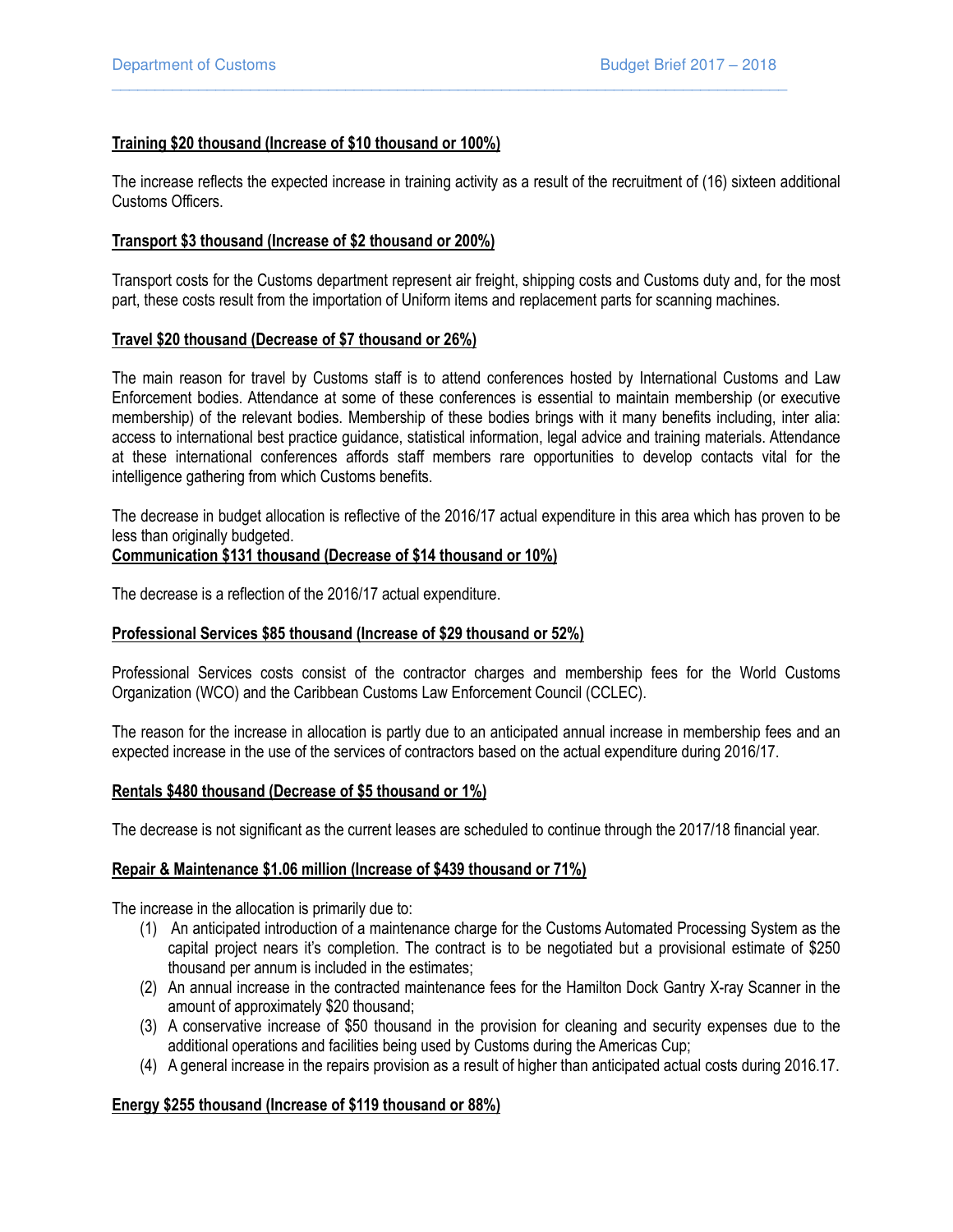The increase in the allocation is to provide a contingency for uncertainty with the price of oil. Clothing, Uniforms & Laundry \$150 thousand (Increase of \$23 thousand or 18%)

 $\overline{\phantom{a}}$  , and the set of the set of the set of the set of the set of the set of the set of the set of the set of the set of the set of the set of the set of the set of the set of the set of the set of the set of the s

The increase in costs is due to the intake of (16) new Customs officers.

#### Materials and supplies \$220 thousand (Decrease of \$18 thousand or 8%)

The decrease in the allocation is due to the Department's commitment to reduce its materials costs.

#### Equipment (Minor Capital) \$20 thousand (Increase of \$16 thousand or 400%)

The increase is because the Department is planning to purchase replacement office furniture as well as to purchase new furniture and equipment for new facilities at which Customs will be required to operate.

# OUTPUT MEASURES

#### Mr. Chairman,

Output measures have been established for the Department, as shown on pages B–288 and B-289, I am pleased to provide the following results as measured against these output measures:

#### 22020 Airport Commercial

Since June 2016, the Airport Commercial Operations section ceased to operate therefore there are no performance forecasts and targets for the 2016/17 and 2017/18 financial years.

#### 22030 Airport Shift "A"

For the 2015/16 year, Airport Shift "A" collected forced duty in the amount of Sixty-Two Thousand, Three Hundred and Fifty-One Dollars (\$62,351). It is forecasted that during 2016/17 that forced duty in the amount of Thirty Thousand Dollars (\$30,000) will be collected. The target for 2017/18 is Sixty Thousand Dollars (\$60,000).

For the 2015/16 year, Airport Shift "A" seized illicit items on Seven (7) occasions. It is forecasted that during 2016/17 that this shift shall seize illicit items on Ten (10) occasions. The target for 2017/18 is Ten (10).

#### 22040 Airport Shift "B"

For the 2015/16 year, Airport Shift "B" collected forced duty in the amount of Thirty-Nine Thousand, Seven Hundred and Nineteen Dollars (\$39,719). It is forecasted that during 2016/17 that forced duty in the amount of Forty-Two Thousand, Six Hundred and Forty-Eight Dollars (\$42,648) will be collected. The target for 2017/18 is Forty Thousand Dollars (\$40,000).

For the 2015/16 year, Airport Shift "B" seized illicit items on Ten (10) occasions. It is forecasted that during 2016/17 that this shift shall seize illicit items on Eleven (11) occasions. The target for 2017/18 is Forty (40).

#### 22050 Investigations/Audit

The Investigations and Audit Section completed Thirty (30) investigations during 2015/16, resulting in, amongst other things, the collection of Seven Thousand, Four Hundred Dollars (\$7,400) in additional duty. By the close of the fiscal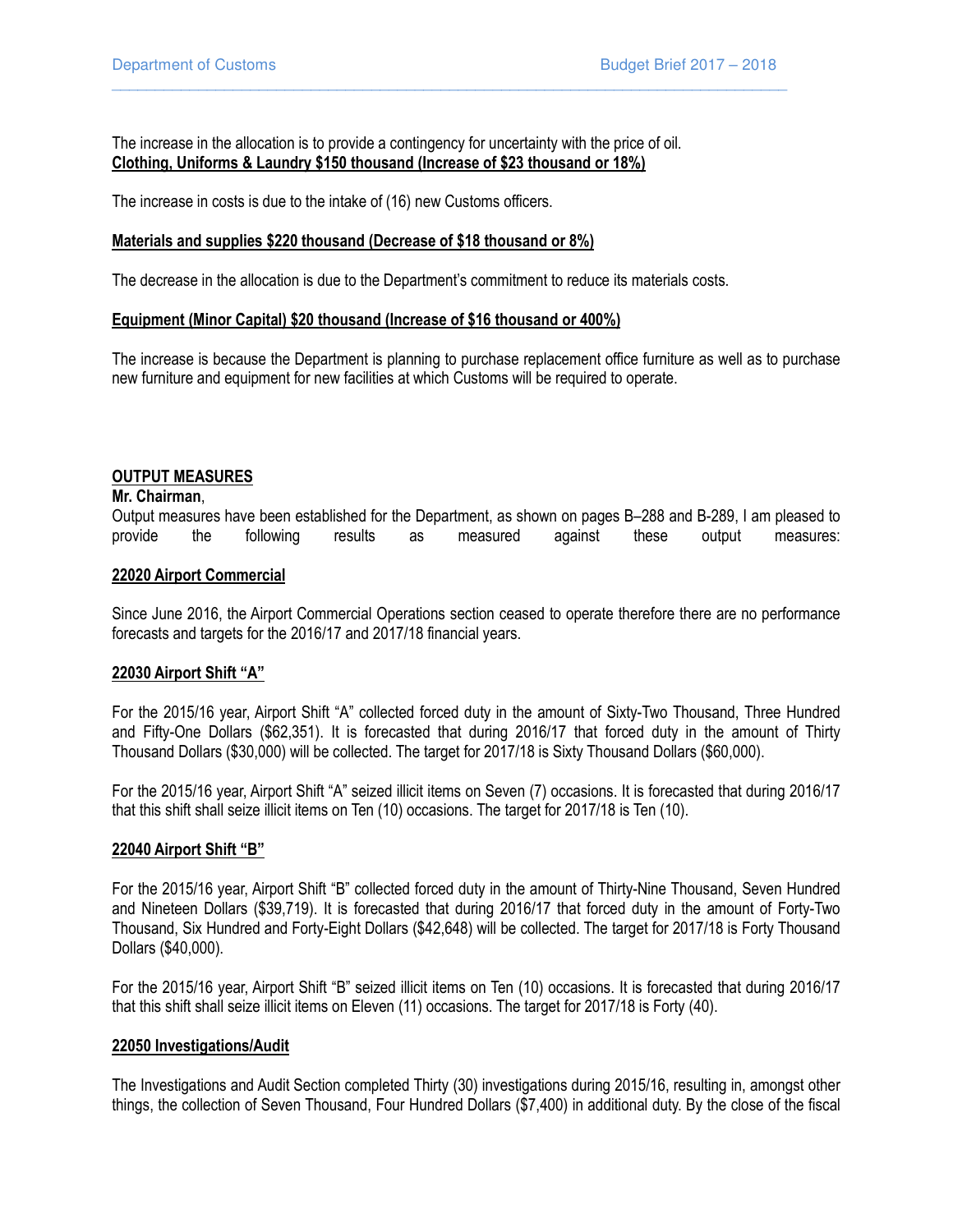year 2016/17, it is forecasted that the Investigations unit will complete Twenty-Four (24) cases resulting in Thirty Thousand Dollars (\$30,000) in additional duty. The target for 2017/18 is that the Investigations unit complete one hundred (100) cases resulting in Twenty Thousand dollars (\$20,000) in additional duty.

 $\overline{\phantom{a}}$  , and the set of the set of the set of the set of the set of the set of the set of the set of the set of the set of the set of the set of the set of the set of the set of the set of the set of the set of the s

## 22070 Hamilton Commercial Ops

During 2015/16 Hamilton Commercial Operations complied with the prescribed Quality Service Levels in 95% of all declarations processed. Seventy Thousand, Five hundred and Fifty-Five declarations (70,555) were processed during that same period. In 2016/17, it is forecasted that Hamilton Commercial Operations will meet the Quality Service Levels 95% of the time. It is forecasted that Seventy Thousand (70,000) Declarations will be processed. In 2017/18, the target outcome is that, as a minimum, Quality Service Levels will be achieved in 95% of all occurrences and that Thirty-Eight Thousand (38,000) declarations will be processed.

#### 22080 Administration

In 2015/16 the Administration section met its established goals and ensured that BCDs were processed in compliance with prescribed standards 100 percent of the time. The average time between receipt of purchase invoice and authorization or rejection of payment was 5 days. In 2016/17 it is forecasted that BCDs will be processed in compliance with prescribed standards 100 per cent of the time and that the average time between authorization or rejection of a payment will be 5 days. The targets for 2017/18 are that BCDs will be processed in compliance with prescribed standards 100 per cent of the time and that the average time between authorization or rejection of a payment will be 10 days.

#### 22090 Vessel Clearance

In 2015/16 the Vessel Clearance section processed 100% of Cruise ship passengers and prepared and issued invoices with the value of One Million, Six Hundred and Eighty-Seven Thousand, Six Hundred and Sixteen Dollars (\$1,687,616). In 2016/17, it is forecasted that the Vessel Clearance section will process 100% of Cruise ship passengers and that they will prepare invoices with a value in excess of One Million and Seventy-Eight Thousand, Six Hundred and Fifteen Dollars (\$1,078,615). In 2017/18, the target is that the Vessel Clearance section will process 100% of Cruise Ship passengers and issue invoices with a value in excess of One Million Dollars (\$1,000,000).

# 22100 Interdiction

In 2015/16 the Interdiction section made 163 seizures and had a 85% success rate of positive results from all search and detentions. In 2016/17 it is forecasted that 150 seizures will be made and a 70% success rate with search and detentions. In 2017/18, the target is that there will be at least 150 seizures and that they will achieve a 70% success rate with search and detentions.

# 22110 Seaport Enforcement Team

In 2015/16 the Seaport Enforcement Team, or SET, inspected and reviewed 100% of import cargo manifests and used the Hamilton Docks Gantry X-ray Scanner to scan 90% of containers imported into Bermuda. In 2016/17, it is forecasted that SET will inspect and review 100% of cargo manifests and scan 94% of all containers into Bermuda. In 2017/18, the target is that SET inspect and review 100% of cargo manifests and scan 85% of all containers into Bermuda.

# Review of Major capital Projects:

I would now like to provide you with a brief summary of the ongoing capital project which will be active under the department during the next fiscal year namely the Customs Automated Processing System (CAPS) listed as Customs IT Developments on Page C-14.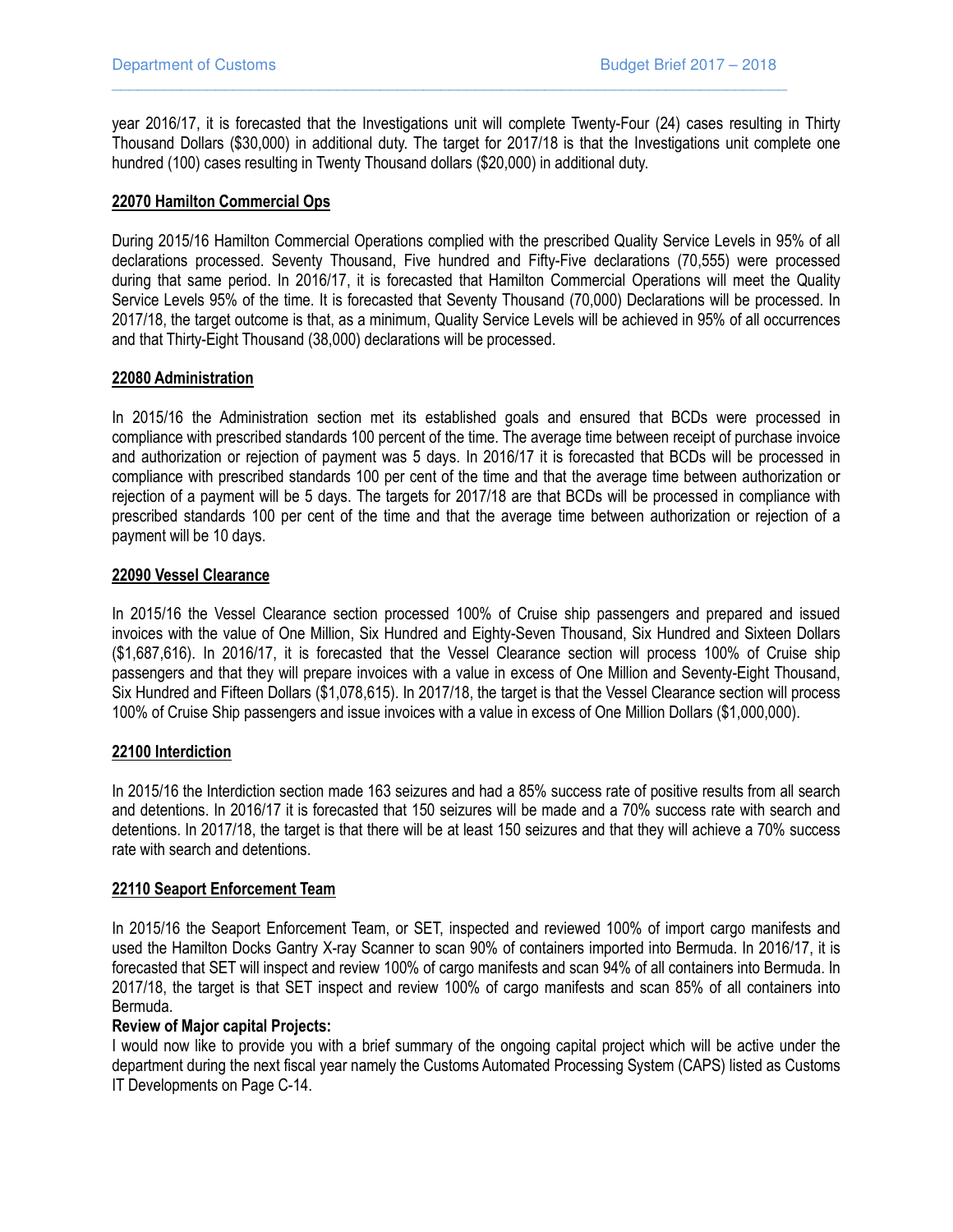1.CAPS - CAPS is the core computer system used throughout the whole of Customs. It is the central database of all information collected from Customs declarations from both traders and travellers. It serves an integral part of the control processes used within Customs as it expedites data analysis for the purpose of making risk assessments. This allows Customs to focus its efforts more efficiently and productively.

 $\overline{\phantom{a}}$  , and the set of the set of the set of the set of the set of the set of the set of the set of the set of the set of the set of the set of the set of the set of the set of the set of the set of the set of the s

CAPS has enabled the automation of a number of preliminary checks including, but not limited to, assessing the internal consistency of declarations, and, identifying whether sufficient funds are available prior to the release of Dutiable imports.

CAPS also plays an important part in the initial collection of statistical data as used by the Department of Statistics in monitoring economic and commercial trends.

An ever increasing number of our major traders who normally submit many large record Bermuda Customs Declarations (BCDs) are now submitting them all electronically thereby removing a huge strain from our data input section. Customs is actively engaging Traders to utilize the electronic processing capabilities of CAPS. At this point in time over ninety-five percent (95%) of all Customs entries are processed via CAPS.

Due to the complexity and unique nature of the Bermuda Customs environment, CAPS is, by necessity, bespoke software owned by the Government of Bermuda. To keep pace with changing technologies, legislation, and security needs, as well as providing enhanced services and functionalities to our customers, it is necessary that we invest in the development and maintenance of this system. The efficiency benefits combined with the improved statistical information, controls, customer service, and intelligence gathered by this system outweigh the costs of development.

Finances: The budget for this project is \$200,000

It is anticipated that Customs will use the Duty Van allocation of Eighty Thousand Dollars (\$40,000) to replace one of the vehicles which have been written off as economically unviable to continue to run and maintain.

# [2016/17 Achievements]

# Mr. Chairman,

In closing I would like to inform members of some important achievements by Customs and the Ministry of National Security during the 2016/17 fiscal year to date:

- Customs successfully completed its recruitment of new Trainee Customs Officers. The department received over 600 applications and using a multi step process was able to select the 16 strongest candidates.
- Customs continues to work closely with a number of key stakeholders to assist in making the Americas Cup 2017 a success whilst ensuring that Bermuda's borders remain secure. A strategic plan for the department has been developed with a number departmental sub-groups making arrangements to ensure that everything goes smoothly.
- Customs has also been working team to put in place a facility at Morgan's Point to service private vessels. By facilitating this new reporting centre, Customs is providing an improved service for the public which, it is hoped, will contribute to making Bermuda an even more attractive tourist destination.
- Customs has worked with a number of traders to assist them to make the transition from submitting Bermuda Customs Declarations in a paper form to submitting Declarations in an electronic form. The number of records processed manually each month by Customs data input processors has fallen, as a result, by approximately 40%. This transition to electronic submission has a number of benefits to both the traders and to the department. The traders benefit:
	- o by enjoying, on average, quicker releases of imported goods;
	- $\circ$  by being able to make submissions from their office and outside of normal business hours;
	- o by not incurring the manual data input fees due on paper Bermuda Customs Declarations submissions.